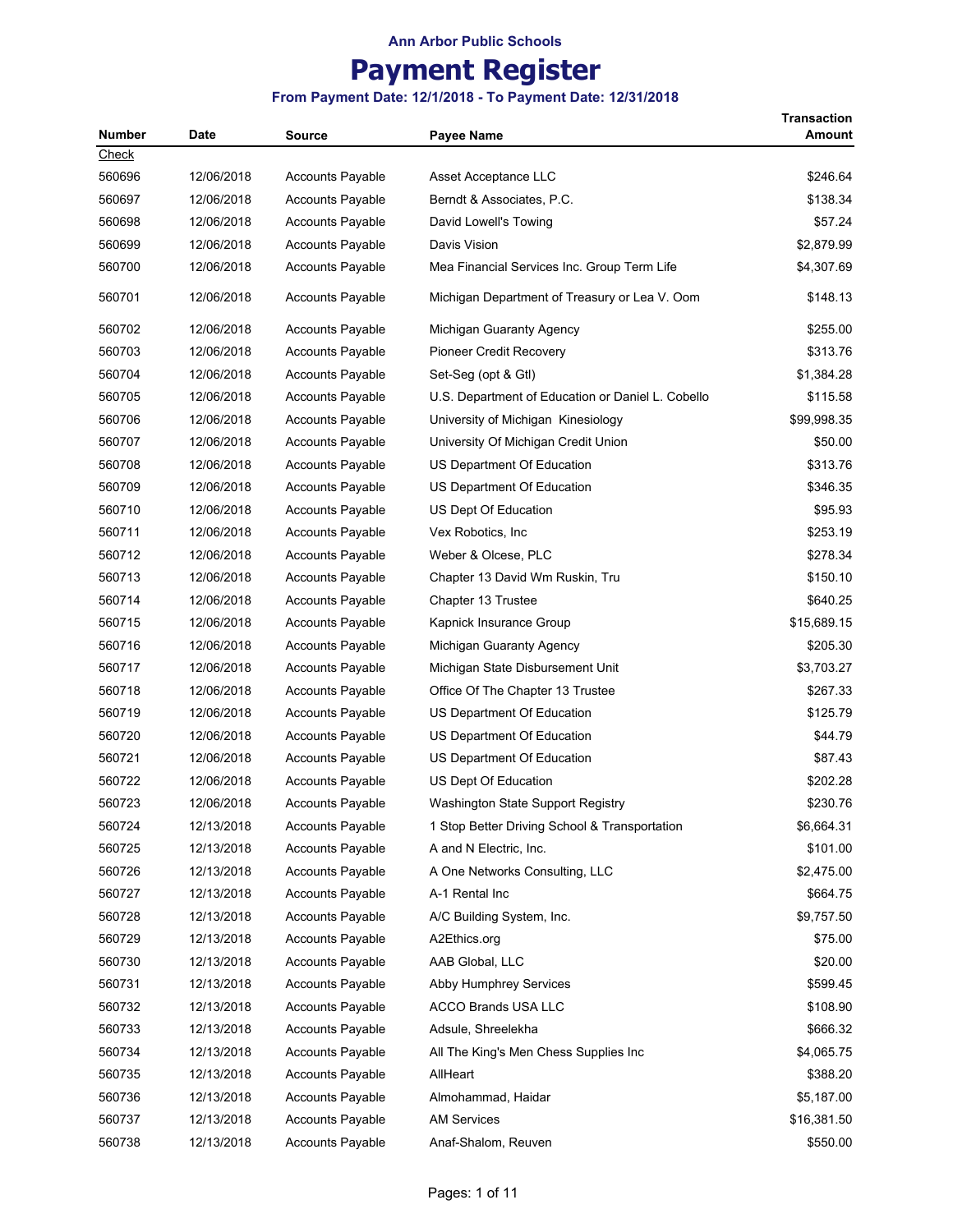# **Payment Register**

| 560739 | 12/13/2018 | <b>Accounts Payable</b> | Ann Arbor Area Transportation Authority        | \$11,229.98 |
|--------|------------|-------------------------|------------------------------------------------|-------------|
| 560740 | 12/13/2018 | <b>Accounts Payable</b> | Ann Arbor Observer                             | \$2,900.60  |
| 560741 | 12/13/2018 | <b>Accounts Payable</b> | Ann Arbor Symphony Orchestra                   | \$258.00    |
| 560742 | 12/13/2018 | <b>Accounts Payable</b> | Ann Arbor Welding Supply                       | \$34.72     |
| 560743 | 12/13/2018 | <b>Accounts Payable</b> | Ann Arbor/Ypsilanti Regional Chamber           | \$5,000.00  |
| 560744 | 12/13/2018 | Accounts Payable        | Antonio's Leather Experts, LLC                 | \$1,094.63  |
| 560745 | 12/13/2018 | <b>Accounts Payable</b> | Apple Computer Inc                             | \$6,679.66  |
| 560746 | 12/13/2018 | <b>Accounts Payable</b> | Apple Computer Inc Professional Service        | \$92.95     |
| 560747 | 12/13/2018 | Accounts Payable        | Applied Imaging                                | \$87.61     |
| 560748 | 12/13/2018 | <b>Accounts Payable</b> | <b>Arbor Chess</b>                             | \$11,095.62 |
| 560749 | 12/13/2018 | <b>Accounts Payable</b> | <b>Arbor Springs Water</b>                     | \$289.75    |
| 560750 | 12/13/2018 | <b>Accounts Payable</b> | <b>Ascott Corporation</b>                      | \$3,834.00  |
| 560751 | 12/13/2018 | <b>Accounts Payable</b> | AT&T                                           | \$69.94     |
| 560752 | 12/13/2018 | <b>Accounts Payable</b> | Atlas Wholesale Food Company                   | \$275.75    |
| 560753 | 12/13/2018 | <b>Accounts Payable</b> | <b>BAC Tactical</b>                            | \$140.00    |
| 560754 | 12/13/2018 | <b>Accounts Payable</b> | Bandemer, Lisa                                 | \$679.25    |
| 560755 | 12/13/2018 | <b>Accounts Payable</b> | Behler-Young Company                           | \$600.00    |
| 560756 | 12/13/2018 | <b>Accounts Payable</b> | Belle Tire                                     | \$61.98     |
| 560757 | 12/13/2018 | <b>Accounts Payable</b> | Binell Bros Cutlery & Grinding                 | \$45.00     |
| 560758 | 12/13/2018 | <b>Accounts Payable</b> | <b>Blick Art Materials LLC</b>                 | \$271.80    |
| 560759 | 12/13/2018 | <b>Accounts Payable</b> | Bodies In Balance Fitness Studio               | \$877.08    |
| 560760 | 12/13/2018 | <b>Accounts Payable</b> | Bourne, Lindy-Ann                              | \$288.50    |
| 560761 | 12/13/2018 | <b>Accounts Payable</b> | <b>Bulldog Records Management Inc</b>          | \$1,861.90  |
| 560762 | 12/13/2018 | <b>Accounts Payable</b> | Busch's Valuland-Main St                       | \$289.20    |
| 560763 | 12/13/2018 | <b>Accounts Payable</b> | BWB Reasonable and Reliable Transportation LLC | \$13,730.60 |
| 560764 | 12/13/2018 | <b>Accounts Payable</b> | Camfil Michigan                                | \$41.28     |
| 560765 | 12/13/2018 | <b>Accounts Payable</b> | Campus Agendas                                 | \$2,439.50  |
| 560766 | 12/13/2018 | <b>Accounts Payable</b> | Carl Gunderson Dba Simply Holistic Fitn        | \$3,794.79  |
| 560767 | 12/13/2018 | <b>Accounts Payable</b> | Carolina Biological Supply Company             | \$423.00    |
| 560768 | 12/13/2018 | <b>Accounts Payable</b> | <b>Carpentry Concepts &amp; Ceilings</b>       | \$3,225.00  |
| 560769 | 12/13/2018 | Accounts Payable        | Cash, Jason, Michael                           | \$450.00    |
| 560770 | 12/13/2018 | <b>Accounts Payable</b> | <b>CDW Government LLC</b>                      | \$298.46    |
| 560771 | 12/13/2018 | <b>Accounts Payable</b> | CEI Michigan LLC                               | \$19,939.00 |
| 560772 | 12/13/2018 | <b>Accounts Payable</b> | Cellco Partnership Dba Verizon Wireless        | \$10,426.00 |
| 560773 | 12/13/2018 | <b>Accounts Payable</b> | Cendrowski, Chelsea                            | \$2,315.06  |
| 560774 | 12/13/2018 | <b>Accounts Payable</b> | Central Michigan Paper (cmp)                   | \$5,548.55  |
| 560775 | 12/13/2018 | Accounts Payable        | <b>Charter County of Wayne</b>                 | \$150.00    |
| 560776 | 12/13/2018 | <b>Accounts Payable</b> | <b>Christine Marie Stead</b>                   | \$130.00    |
| 560777 | 12/13/2018 | <b>Accounts Payable</b> | Cintas                                         | \$7,483.33  |
| 560778 | 12/13/2018 | Accounts Payable        | City Of Ann Arbor Police Dept.                 | \$3,541.04  |
| 560779 | 12/13/2018 | Accounts Payable        | City Of Ann Arbor Treasurer                    | \$1.00      |
| 560780 | 12/13/2018 | <b>Accounts Payable</b> | City Of Ann Arbor Treasurer                    | \$300.00    |
| 560781 | 12/13/2018 | Accounts Payable        | Clark Hill PLC Attorneys At Law                | \$2,433.50  |
| 560782 | 12/13/2018 | <b>Accounts Payable</b> | Clear Rate Communications, Inc.                | \$5,034.06  |
| 560783 | 12/13/2018 | Accounts Payable        | Clever, Jeanine Marie                          | \$250.00    |
| 560784 | 12/13/2018 | Accounts Payable        | Cliff Keen Corporation                         | \$95.15     |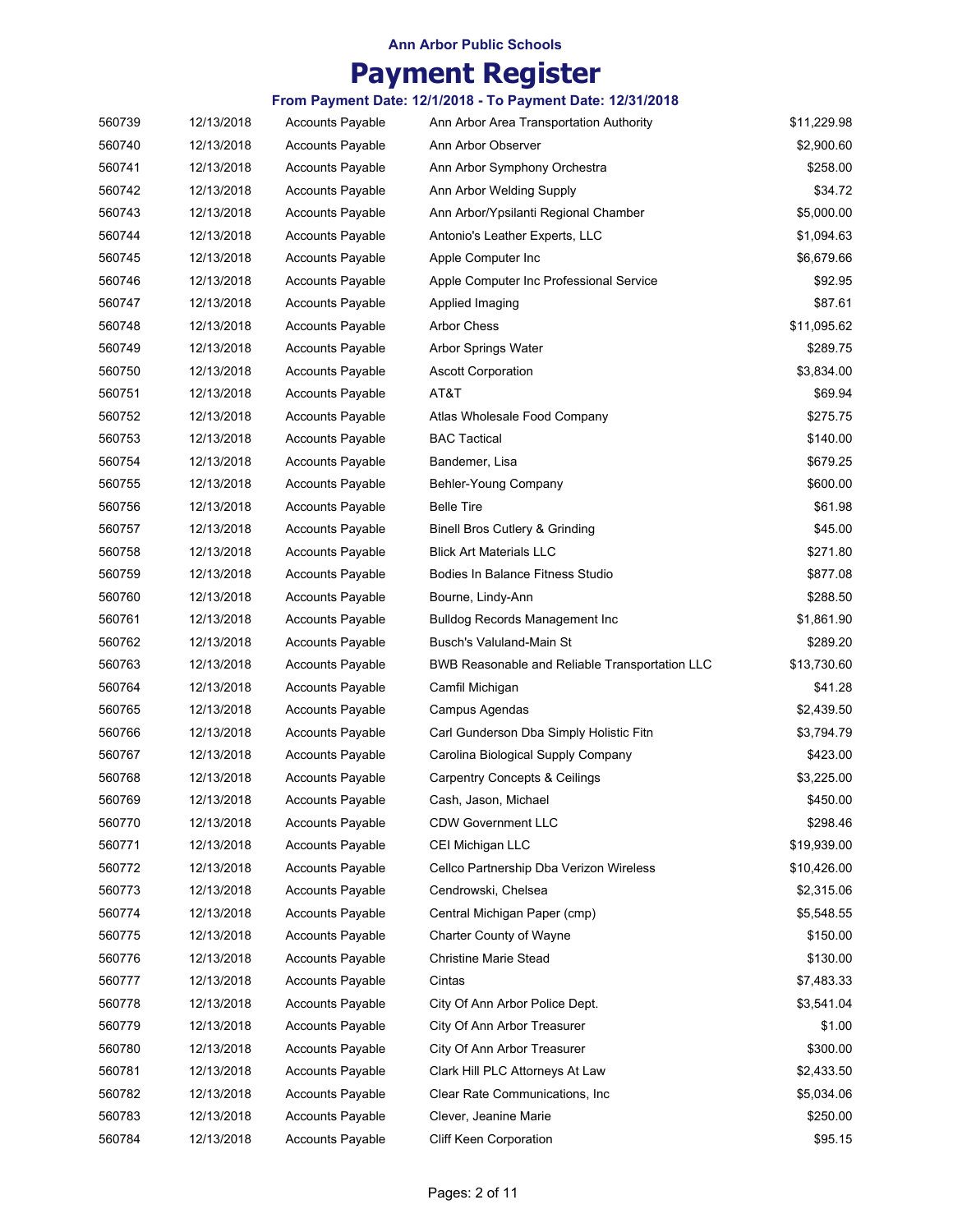# **Payment Register**

| 560785 | 12/13/2018 | <b>Accounts Payable</b> | Colman Wolf Supply Company                        | \$4,544.86   |
|--------|------------|-------------------------|---------------------------------------------------|--------------|
| 560786 | 12/13/2018 | Accounts Payable        | Comcast                                           | \$216.66     |
| 560787 | 12/13/2018 | <b>Accounts Payable</b> | Comcast                                           | \$366.84     |
| 560788 | 12/13/2018 | <b>Accounts Payable</b> | Community Music School of Ann Arbor               | \$429.64     |
| 560789 | 12/13/2018 | <b>Accounts Payable</b> | Computer Management Technologies Inc.             | \$10,100.00  |
| 560790 | 12/13/2018 | <b>Accounts Payable</b> | <b>Crawford Door Sales</b>                        | \$5,031.50   |
| 560791 | 12/13/2018 | <b>Accounts Payable</b> | Daly Merritt Insurance Services                   | \$301.31     |
| 560792 | 12/13/2018 | <b>Accounts Payable</b> | Deaf Community Advocacy Network                   | \$2,216.25   |
| 560793 | 12/13/2018 | <b>Accounts Payable</b> | Demco, Inc.                                       | \$108.78     |
| 560794 | 12/13/2018 | <b>Accounts Payable</b> | Depcon, Inc                                       | \$2,849.64   |
| 560795 | 12/13/2018 | <b>Accounts Payable</b> | Des Moines Stamp Mfg Perma Hand Stamp Div         | \$396.00     |
| 560796 | 12/13/2018 | <b>Accounts Payable</b> | Detroit Edison Or Dte Energy                      | \$23,145.28  |
| 560797 | 12/13/2018 | <b>Accounts Payable</b> | Detroit Salt Company Llc                          | \$4,692.13   |
| 560798 | 12/13/2018 | <b>Accounts Payable</b> | <b>Dexter Community Schools</b>                   | \$50.00      |
| 560799 | 12/13/2018 | <b>Accounts Payable</b> | Dihydro Services Inc                              | \$212.00     |
| 560800 | 12/13/2018 | <b>Accounts Payable</b> | <b>Discount School Supply</b>                     | \$809.53     |
| 560801 | 12/13/2018 | <b>Accounts Payable</b> | Distributive Education Clubs Of America (deca Inc | \$238.00     |
| 560802 | 12/13/2018 | <b>Accounts Payable</b> | Dollar Bill Copying                               | \$1,476.69   |
| 560803 | 12/13/2018 | <b>Accounts Payable</b> | Dorian L Deaver                                   | \$912.89     |
| 560804 | 12/13/2018 | <b>Accounts Payable</b> | Dows Equipment                                    | \$242.90     |
| 560805 | 12/13/2018 | <b>Accounts Payable</b> | Dte Energy                                        | \$19,851.30  |
| 560806 | 12/13/2018 | <b>Accounts Payable</b> | Dummies On The Run Jerry Buffman                  | \$765.00     |
| 560807 | 12/13/2018 | <b>Accounts Payable</b> | Durham School Services LP                         | \$778,508.04 |
| 560808 | 12/13/2018 | <b>Accounts Payable</b> | Edward John Wyman                                 | \$1,100.00   |
| 560809 | 12/13/2018 | <b>Accounts Payable</b> | Emc/paradigm Publishing                           | \$275.00     |
| 560810 | 12/13/2018 | <b>Accounts Payable</b> | Emmer, Laura                                      | \$2,485.57   |
| 560811 | 12/13/2018 | <b>Accounts Payable</b> | EMU                                               | \$3,000.00   |
| 560812 | 12/13/2018 | <b>Accounts Payable</b> | <b>EMU Convocation Center</b>                     | \$3,887.43   |
| 560813 | 12/13/2018 | <b>Accounts Payable</b> | Enterprise Rent-A-Car                             | \$2,068.16   |
| 560814 | 12/13/2018 | Accounts Payable        | <b>Environmental Support Services Ltd</b>         | \$1,354.50   |
| 560815 | 12/13/2018 | Accounts Payable        | Fedel, Joseph Michael                             | \$503.52     |
| 560816 | 12/13/2018 | <b>Accounts Payable</b> | <b>Federal Express Corporation</b>                | \$43.92      |
| 560817 | 12/13/2018 | Accounts Payable        | Ferguson Enterprises, Inc.                        | \$28,869.10  |
| 560818 | 12/13/2018 | <b>Accounts Payable</b> | Fiber Link Inc.                                   | \$3,147.75   |
| 560819 | 12/13/2018 | <b>Accounts Payable</b> | Fitness Finders Inc.                              | \$158.98     |
| 560820 | 12/13/2018 | <b>Accounts Payable</b> | Flinn Scientific Co.                              | \$46.70      |
| 560821 | 12/13/2018 | <b>Accounts Payable</b> | Flipside Art Studio, LLC                          | \$5,884.01   |
| 560822 | 12/13/2018 | <b>Accounts Payable</b> | Follett School Solutions, Inc.                    | \$2,792.42   |
| 560823 | 12/13/2018 | <b>Accounts Payable</b> | Fong, Ion, Seng                                   | \$400.00     |
| 560824 | 12/13/2018 | <b>Accounts Payable</b> | For Inspiration Recognition Science Technology    | \$1,000.00   |
| 560825 | 12/13/2018 | <b>Accounts Payable</b> | Francesca Gitschlag                               | \$609.09     |
| 560826 | 12/13/2018 | <b>Accounts Payable</b> | Fun and Function                                  | \$1,237.02   |
| 560827 | 12/13/2018 | Accounts Payable        | GameTime c/o Sinclair Recreation                  | \$9,566.40   |
| 560828 | 12/13/2018 | <b>Accounts Payable</b> | Gary Vartanian dba Alignment Yoga                 | \$118.03     |
| 560829 | 12/13/2018 | Accounts Payable        | Gaynor, Jeffrey, T                                | \$130.00     |
| 560830 | 12/13/2018 | <b>Accounts Payable</b> | GCA Education Services, Inc                       | \$7,885.05   |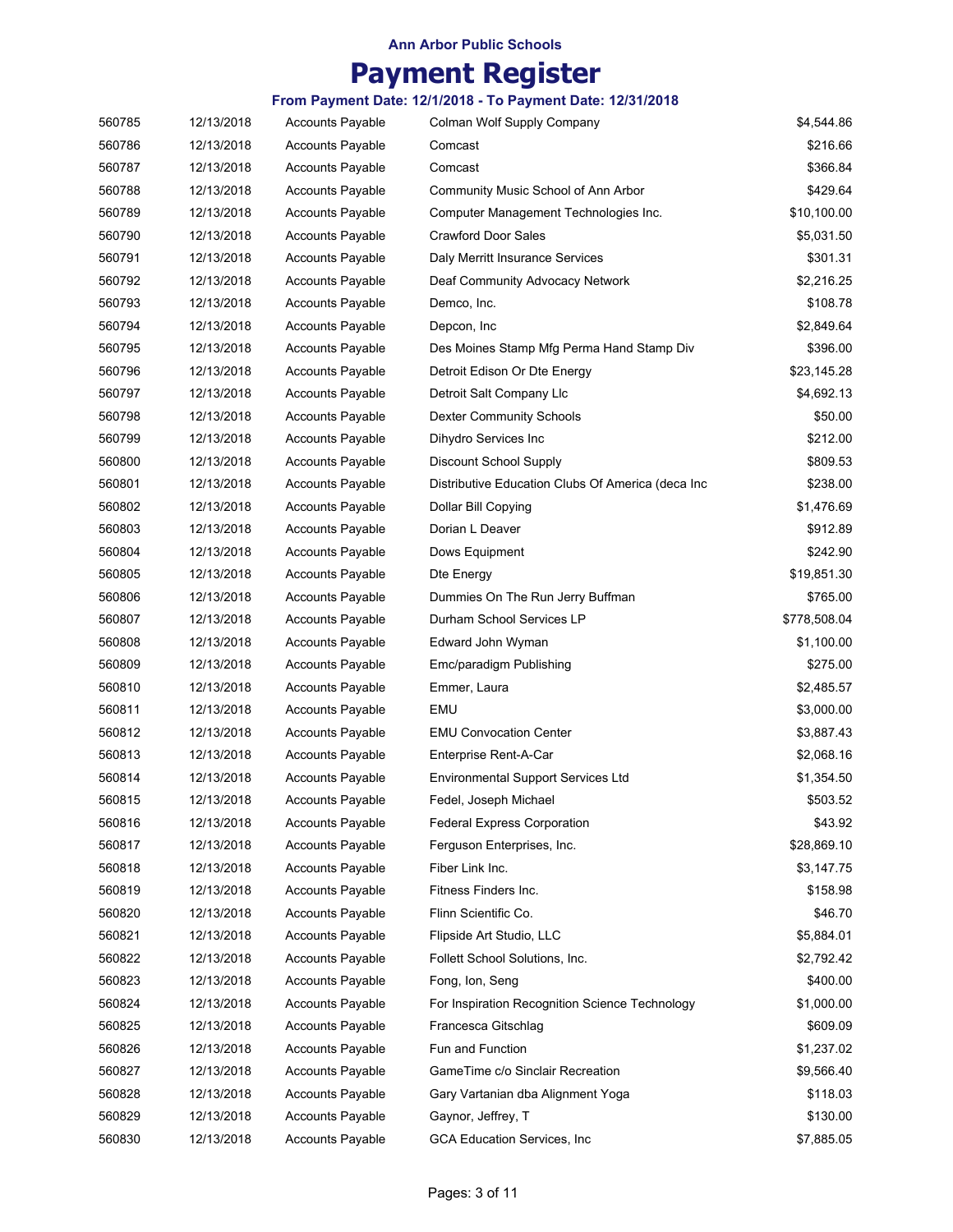# **Payment Register**

| 560831 | 12/13/2018 | <b>Accounts Payable</b> | Gear for Sports, Inc (GFSI)                   | \$960.00    |
|--------|------------|-------------------------|-----------------------------------------------|-------------|
| 560832 | 12/13/2018 | <b>Accounts Payable</b> | <b>Geraldine Powell</b>                       | \$4,144.87  |
| 560833 | 12/13/2018 | <b>Accounts Payable</b> | Getaway Tours Inc                             | \$1,290.00  |
| 560834 | 12/13/2018 | <b>Accounts Payable</b> | Gordon Food Service                           | \$3,752.26  |
| 560835 | 12/13/2018 | <b>Accounts Payable</b> | Goyette Mechanical Co                         | \$54,884.61 |
| 560836 | 12/13/2018 | <b>Accounts Payable</b> | <b>Graduation Alliance</b>                    | \$12,100.00 |
| 560837 | 12/13/2018 | <b>Accounts Payable</b> | Gradwohl, Anna, Kristine                      | \$3,181.45  |
| 560838 | 12/13/2018 | <b>Accounts Payable</b> | Great Lakes Environmental Service, Inc.       | \$44,497.95 |
| 560839 | 12/13/2018 | <b>Accounts Payable</b> | Greene, Colleen, Mary                         | \$306.44    |
| 560840 | 12/13/2018 | <b>Accounts Payable</b> | Grek Powers dba G-Powers Training             | \$232.50    |
| 560841 | 12/13/2018 | <b>Accounts Payable</b> | H.V. Burton Company                           | \$3,317.46  |
| 560842 | 12/13/2018 | <b>Accounts Payable</b> | Hagadone LLC                                  | \$1,655.66  |
| 560843 | 12/13/2018 | <b>Accounts Payable</b> | Handley, Judith, A                            | \$500.00    |
| 560844 | 12/13/2018 | <b>Accounts Payable</b> | Heather Kellstrom dba HIT Enterprises, LLC    | \$14,700.00 |
| 560845 | 12/13/2018 | <b>Accounts Payable</b> | Heinemann Greenwood Publishing                | \$268.40    |
| 560846 | 12/13/2018 | <b>Accounts Payable</b> | Herald Publishing-Commercial Pcard - Printing | \$660.00    |
| 560847 | 12/13/2018 | <b>Accounts Payable</b> | Herff-Jones                                   | \$1,404.24  |
| 560848 | 12/13/2018 | <b>Accounts Payable</b> | Hewitt's Music, Inc.                          | \$254.50    |
| 560849 | 12/13/2018 | <b>Accounts Payable</b> | Heydlauff's, Inc.                             | \$798.00    |
| 560850 | 12/13/2018 | <b>Accounts Payable</b> | Hocking, Lucinda, Lee                         | \$1,596.91  |
| 560851 | 12/13/2018 | <b>Accounts Payable</b> | Holt High School                              | \$205.00    |
| 560852 | 12/13/2018 | <b>Accounts Payable</b> | <b>Howell Nature Center</b>                   | \$40,548.00 |
| 560853 | 12/13/2018 | <b>Accounts Payable</b> | Hudson, Melissa                               | \$3,780.12  |
| 560854 | 12/13/2018 | <b>Accounts Payable</b> | Idelle Hammond-Sass Design                    | \$700.00    |
| 560855 | 12/13/2018 | Accounts Payable        | Impressive Promotional Products, LLC          | \$28.35     |
| 560856 | 12/13/2018 | <b>Accounts Payable</b> | Inspired By Science, LLC                      | \$26,216.58 |
| 560857 | 12/13/2018 | <b>Accounts Payable</b> | Institute for Excellence in Writing, LLC      | \$3,274.00  |
| 560858 | 12/13/2018 | <b>Accounts Payable</b> | IXL Learning, Inc.                            | \$3,613.00  |
| 560859 | 12/13/2018 | <b>Accounts Payable</b> | J W Pepper & Sons, Inc.                       | \$258.49    |
| 560860 | 12/13/2018 | <b>Accounts Payable</b> | J.C. Ehrlich Pest Control                     | \$58.00     |
| 560861 | 12/13/2018 | <b>Accounts Payable</b> | Jacobs, Jennifer                              | \$1,109.62  |
| 560862 | 12/13/2018 | <b>Accounts Payable</b> | James Lee Michaels Dba Avery Systems          | \$2,051.00  |
| 560863 | 12/13/2018 | <b>Accounts Payable</b> | Jeanette S. Upston DBA Wasem Fruit Farm       | \$330.00    |
| 560864 | 12/13/2018 | <b>Accounts Payable</b> | Johnstone Supply Detroit Group                | \$3,242.69  |
| 560865 | 12/13/2018 | <b>Accounts Payable</b> | Junior Library Guild                          | \$918.00    |
| 560866 | 12/13/2018 | <b>Accounts Payable</b> | Karen Alison Tenbrink                         | \$1,500.00  |
| 560867 | 12/13/2018 | <b>Accounts Payable</b> | Kathryn Van Horn                              | \$400.00    |
| 560868 | 12/13/2018 | <b>Accounts Payable</b> | Kelly-Shaieb, Jessica, Leigh                  | \$130.00    |
| 560869 | 12/13/2018 | <b>Accounts Payable</b> | Kent Intermediate School District             | \$40.00     |
| 560870 | 12/13/2018 | <b>Accounts Payable</b> | Khalsa, Victoria                              | \$1,806.32  |
| 560871 | 12/13/2018 | <b>Accounts Payable</b> | Kone Incorporated                             | \$3,245.91  |
| 560872 | 12/13/2018 | <b>Accounts Payable</b> | Konica Minolta Business Solutions USA, Inc.   | \$24,981.19 |
| 560873 | 12/13/2018 | <b>Accounts Payable</b> | Lakeshore Learning Materials                  | \$776.10    |
| 560874 | 12/13/2018 | <b>Accounts Payable</b> | Language Adventure, Inc.                      | \$6,698.50  |
| 560875 | 12/13/2018 | <b>Accounts Payable</b> | Learning Without Tears                        | \$11,630.04 |
| 560877 | 12/13/2018 | Accounts Payable        | Little Bands LLC                              | \$4,335.00  |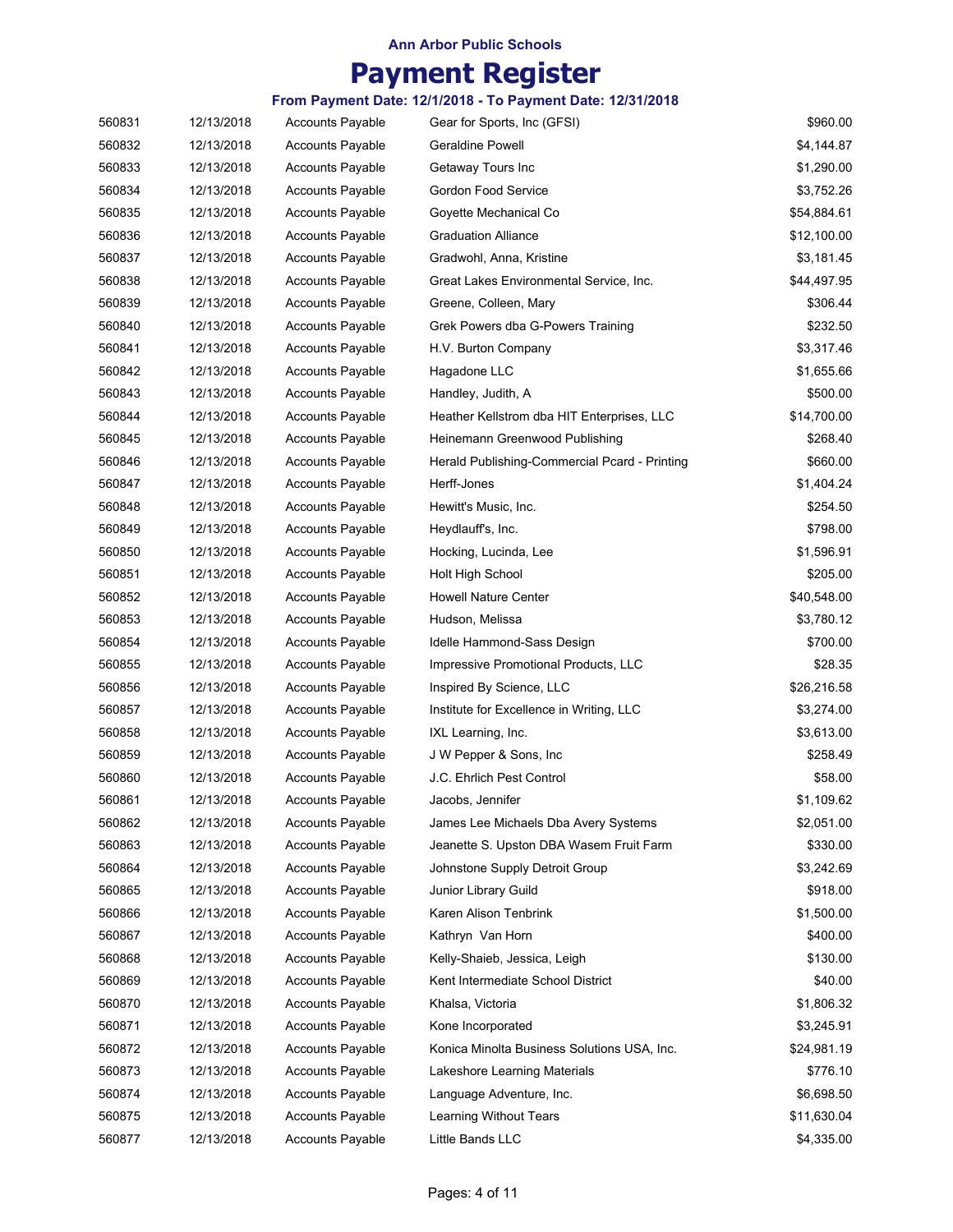# **Payment Register**

| 560878 | 12/13/2018 | <b>Accounts Payable</b> | Little Caesars Pizza                        | \$189.59     |
|--------|------------|-------------------------|---------------------------------------------|--------------|
| 560879 | 12/13/2018 | <b>Accounts Payable</b> | Louise Tamres The Tamres Group, Inc.        | \$1,219.08   |
| 560880 | 12/13/2018 | Accounts Payable        | Lowe's Home Centers, Inc.                   | \$40.01      |
| 560881 | 12/13/2018 | <b>Accounts Payable</b> | Lucks Music Library                         | \$730.52     |
| 560882 | 12/13/2018 | <b>Accounts Payable</b> | Mary Thiefels Treetown Murals               | \$2,230.45   |
| 560883 | 12/13/2018 | <b>Accounts Payable</b> | Massp                                       | \$775.00     |
| 560884 | 12/13/2018 | <b>Accounts Payable</b> | <b>Maurice Archer</b>                       | \$2,983.47   |
| 560885 | 12/13/2018 | <b>Accounts Payable</b> | McDonald, Daniel                            | \$100.00     |
| 560886 | 12/13/2018 | <b>Accounts Payable</b> | Mcgraw-Hill School Education                | \$422.63     |
| 560887 | 12/13/2018 | Accounts Payable        | Mea Financial Services Inc. Group Term Life | \$4,294.71   |
| 560888 | 12/13/2018 | <b>Accounts Payable</b> | <b>Meridian Winds LLC</b>                   | \$902.50     |
| 560889 | 12/13/2018 | <b>Accounts Payable</b> | Messa (370)                                 | \$587,367.47 |
| 560890 | 12/13/2018 | <b>Accounts Payable</b> | Messa (370)                                 | \$1,625.99   |
| 560891 | 12/13/2018 | <b>Accounts Payable</b> | Mi Assoc Of Admins Of Spec Ed Maase         | \$1,780.00   |
| 560892 | 12/13/2018 | <b>Accounts Payable</b> | Michigan Deca Eastern Michigan Uni          | \$1,249.00   |
| 560893 | 12/13/2018 | <b>Accounts Payable</b> | Michigan Futsal Factory Academy, LLC        | \$7,000.00   |
| 560894 | 12/13/2018 | <b>Accounts Payable</b> | Michigan Interpreting Services, Inc.        | \$2,292.00   |
| 560895 | 12/13/2018 | <b>Accounts Payable</b> | Michigan Power Rodding, Inc.                | \$3,245.00   |
| 560896 | 12/13/2018 | <b>Accounts Payable</b> | Michigan School Business Officials/MSBO     | \$910.00     |
| 560897 | 12/13/2018 | <b>Accounts Payable</b> | Michigan Web Press                          | \$12,183.62  |
| 560898 | 12/13/2018 | <b>Accounts Payable</b> | Midwest Graphics & Awards, Inc.             | \$345.00     |
| 560899 | 12/13/2018 | Accounts Payable        | Miller Canfield Paddock Stone Plc           | \$3,072.00   |
| 560900 | 12/13/2018 | <b>Accounts Payable</b> | Miss Dig System Inc                         | \$335.56     |
| 560901 | 12/13/2018 | <b>Accounts Payable</b> | Mitchell, Harmony, Tynisha                  | \$130.00     |
| 560902 | 12/13/2018 | <b>Accounts Payable</b> | <b>MLive Media Group</b>                    | \$118.63     |
| 560903 | 12/13/2018 | <b>Accounts Payable</b> | MMI-CPR School Tech Repair, LLC             | \$3,510.00   |
| 560904 | 12/13/2018 | <b>Accounts Payable</b> | Nasco                                       | \$83.15      |
| 560905 | 12/13/2018 | Accounts Payable        | <b>National Autism Resources</b>            | \$95.09      |
| 560906 | 12/13/2018 | Accounts Payable        | National Energy Control Corporation         | \$1,347.84   |
| 560907 | 12/13/2018 | <b>Accounts Payable</b> | Nbs Contract Group                          | \$1,674.55   |
| 560908 | 12/13/2018 | <b>Accounts Payable</b> | Neff Company                                | \$1,996.52   |
| 560909 | 12/13/2018 | <b>Accounts Payable</b> | NeoFunds by Neopost                         | \$300.00     |
| 560910 | 12/13/2018 | <b>Accounts Payable</b> | Nicola's Books/little Professor Westgate    | \$304.80     |
| 560911 | 12/13/2018 | <b>Accounts Payable</b> | NTG Enterprises, Inc.                       | \$1,374.25   |
| 560912 | 12/13/2018 | <b>Accounts Payable</b> | NUCO <sub>2</sub> Inc                       | \$371.12     |
| 560913 | 12/13/2018 | <b>Accounts Payable</b> | Office Depot                                | \$7,805.42   |
| 560914 | 12/13/2018 | <b>Accounts Payable</b> | <b>OHM Advisors</b>                         | \$31,857.50  |
| 560915 | 12/13/2018 | <b>Accounts Payable</b> | Oriental Trading Co.                        | \$457.65     |
| 560916 | 12/13/2018 | <b>Accounts Payable</b> | Patricia Ashford Manley                     | \$130.00     |
| 560917 | 12/13/2018 | <b>Accounts Payable</b> | <b>Pediatric Therapy Associates</b>         | \$62,142.50  |
| 560918 | 12/13/2018 | <b>Accounts Payable</b> | PESI, Inc.                                  | \$879.98     |
| 560919 | 12/13/2018 | <b>Accounts Payable</b> | Piano Moving Specialists                    | \$500.00     |
| 560920 | 12/13/2018 | <b>Accounts Payable</b> | Plante & Moran, PLLC                        | \$20,750.00  |
| 560921 | 12/13/2018 | <b>Accounts Payable</b> | Plaques & Such LLC                          | \$350.57     |
| 560922 | 12/13/2018 | <b>Accounts Payable</b> | Platt Laundromat, LLC                       | \$94.00      |
| 560923 | 12/13/2018 | <b>Accounts Payable</b> | Play By Design, LLC                         | \$2,556.57   |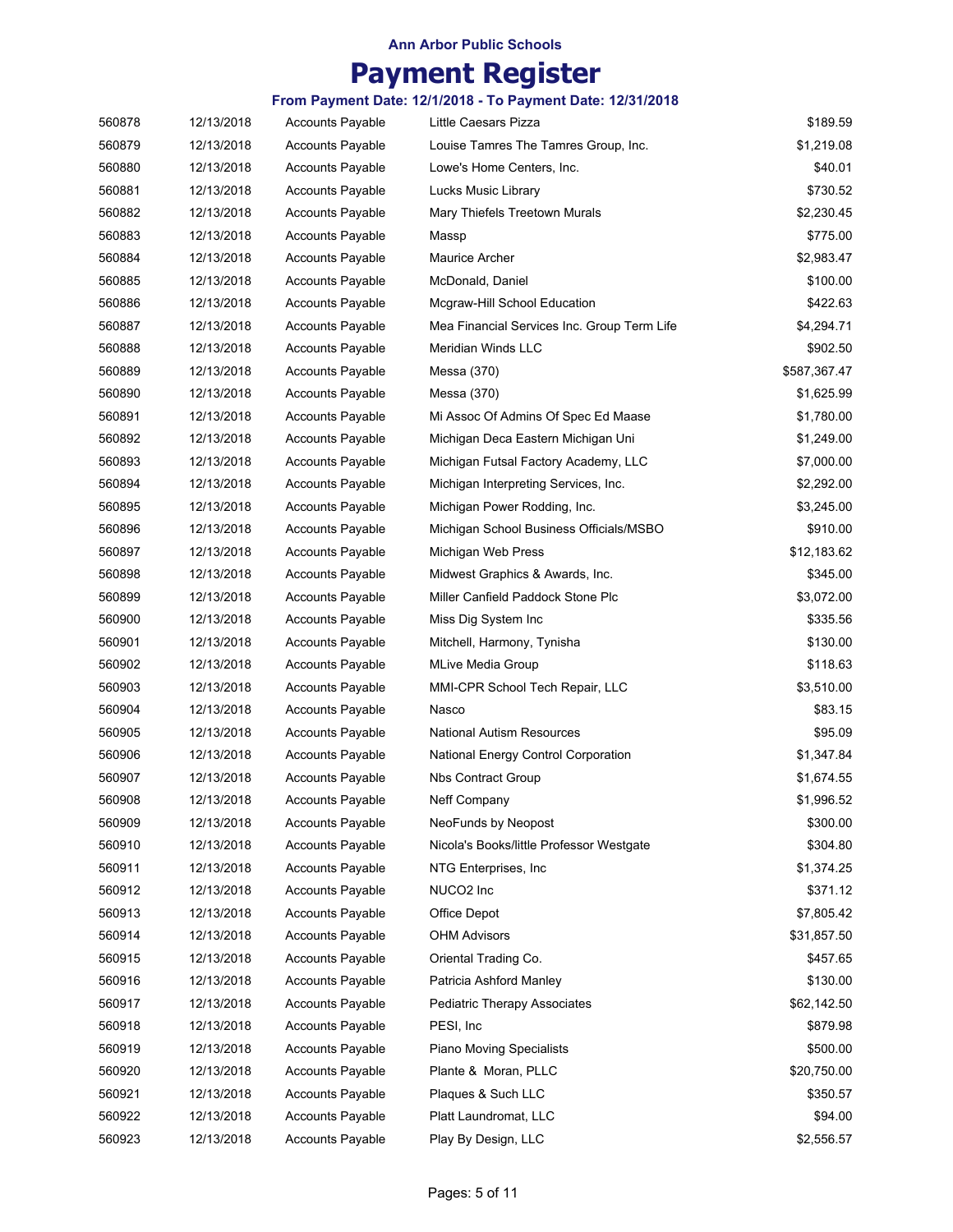# **Payment Register**

| 560924 | 12/13/2018 | <b>Accounts Payable</b> | Print-Tech Inc                                     | \$384.11       |
|--------|------------|-------------------------|----------------------------------------------------|----------------|
| 560925 | 12/13/2018 | <b>Accounts Payable</b> | <b>Priority Health</b>                             | \$1,867,703.76 |
| 560926 | 12/13/2018 | <b>Accounts Payable</b> | Process Results, Inc.                              | \$3,139.00     |
| 560927 | 12/13/2018 | <b>Accounts Payable</b> | Project Lead The Way, Inc.                         | \$498.00       |
| 560928 | 12/13/2018 | <b>Accounts Payable</b> | Project Wisdom, Inc.                               | \$299.00       |
| 560929 | 12/13/2018 | <b>Accounts Payable</b> | Psychological Assessment Resources, Inc.           | \$178.20       |
| 560930 | 12/13/2018 | <b>Accounts Payable</b> | QBS, INC.                                          | \$76.00        |
| 560931 | 12/13/2018 | <b>Accounts Payable</b> | <b>Quill Corporation</b>                           | \$5,780.97     |
| 560932 | 12/13/2018 | <b>Accounts Payable</b> | Raymond R Gentz                                    | \$450.00       |
| 560933 | 12/13/2018 | <b>Accounts Payable</b> | Read Naturally, Inc.                               | \$95.80        |
| 560934 | 12/13/2018 | <b>Accounts Payable</b> | Rent A John                                        | \$175.00       |
| 560935 | 12/13/2018 | <b>Accounts Payable</b> | <b>Resolute Educational Solutions</b>              | \$24,240.00    |
| 560936 | 12/13/2018 | <b>Accounts Payable</b> | <b>Resolute Protections Specialists</b>            | \$304.00       |
| 560937 | 12/13/2018 | <b>Accounts Payable</b> | <b>Resolute Protections Specialists</b>            | \$304.00       |
| 560938 | 12/13/2018 | <b>Accounts Payable</b> | RKA Petroleum Companies, Inc.                      | \$54,270.42    |
| 560939 | 12/13/2018 | <b>Accounts Payable</b> | Roberts Installation & Repair                      | \$10,275.00    |
| 560940 | 12/13/2018 | <b>Accounts Payable</b> | Rocket Enterprise, Inc.                            | \$1,108.50     |
| 560941 | 12/13/2018 | <b>Accounts Payable</b> | Rovin Ceramics                                     | \$1,682.55     |
| 560942 | 12/13/2018 | Accounts Payable        | RR Donnelley & Sons Company                        | \$1,119.29     |
| 560943 | 12/13/2018 | <b>Accounts Payable</b> | Runyan Pottery Supply Clio Industrial Park         | \$106.10       |
| 560944 | 12/13/2018 | <b>Accounts Payable</b> | S & S Worldwide, Inc.                              | \$27.74        |
| 560945 | 12/13/2018 | <b>Accounts Payable</b> | Safety Kleen                                       | \$61.00        |
| 560946 | 12/13/2018 | <b>Accounts Payable</b> | Sanchin Systems Inc. And The O.s.k.a.              | \$377.97       |
| 560947 | 12/13/2018 | <b>Accounts Payable</b> | Schmidt, Kelly                                     | \$660.00       |
| 560948 | 12/13/2018 | <b>Accounts Payable</b> | Schmitz, Vicki                                     | \$798.78       |
| 560949 | 12/13/2018 | <b>Accounts Payable</b> | School Health Corporation                          | \$110.63       |
| 560950 | 12/13/2018 | <b>Accounts Payable</b> | School Nurse Supply, Inc.                          | \$786.95       |
| 560951 | 12/13/2018 | <b>Accounts Payable</b> | School Specialty Inc*                              | \$566.87       |
| 560952 | 12/13/2018 | <b>Accounts Payable</b> | ScreenLine, LLC                                    | \$1,580.00     |
| 560953 | 12/13/2018 | <b>Accounts Payable</b> | Securitas Security Services USA, Inc.              | \$728.28       |
| 560954 | 12/13/2018 | <b>Accounts Payable</b> | Service Pro Plumbing & Environmental Contracting I | \$3,701.72     |
| 560955 | 12/13/2018 | <b>Accounts Payable</b> | Service Sports, Inc.                               | \$691.00       |
| 560956 | 12/13/2018 | <b>Accounts Payable</b> | Set-Seg (opt & Gtl)                                | \$1,384.28     |
| 560957 | 12/13/2018 | <b>Accounts Payable</b> | Shami, Nadra                                       | \$1,000.00     |
| 560958 | 12/13/2018 | <b>Accounts Payable</b> | Shar Products Co.                                  | \$1,545.22     |
| 560959 | 12/13/2018 | <b>Accounts Payable</b> | Simone Danyiell Lightfoot                          | \$130.00       |
| 560960 | 12/13/2018 | Accounts Payable        | Staples Advantage                                  | \$602.02       |
| 560961 | 12/13/2018 | <b>Accounts Payable</b> | Stericycle                                         | \$194.76       |
| 560962 | 12/13/2018 | <b>Accounts Payable</b> | Steve's Custom Signs, Inc.                         | \$9,526.00     |
| 560963 | 12/13/2018 | <b>Accounts Payable</b> | Stevens Disposal & Recycling Services Inc          | \$105.00       |
| 560964 | 12/13/2018 | <b>Accounts Payable</b> | Still Mountain Buddhist Meditation Center          | \$718.07       |
| 560965 | 12/13/2018 | <b>Accounts Payable</b> | Stone & Dirt                                       | \$30,275.00    |
| 560966 | 12/13/2018 | Accounts Payable        | Sunbelt & Staffing                                 | \$10,050.00    |
| 560967 | 12/13/2018 | Accounts Payable        | Superior Lawn Care & Snow Removal, LLC             | \$13,050.00    |
| 560968 | 12/13/2018 | Accounts Payable        | <b>Superior Text</b>                               | \$1,258.06     |
| 560969 | 12/13/2018 | <b>Accounts Payable</b> | Susan Eunice Baskett                               | \$130.00       |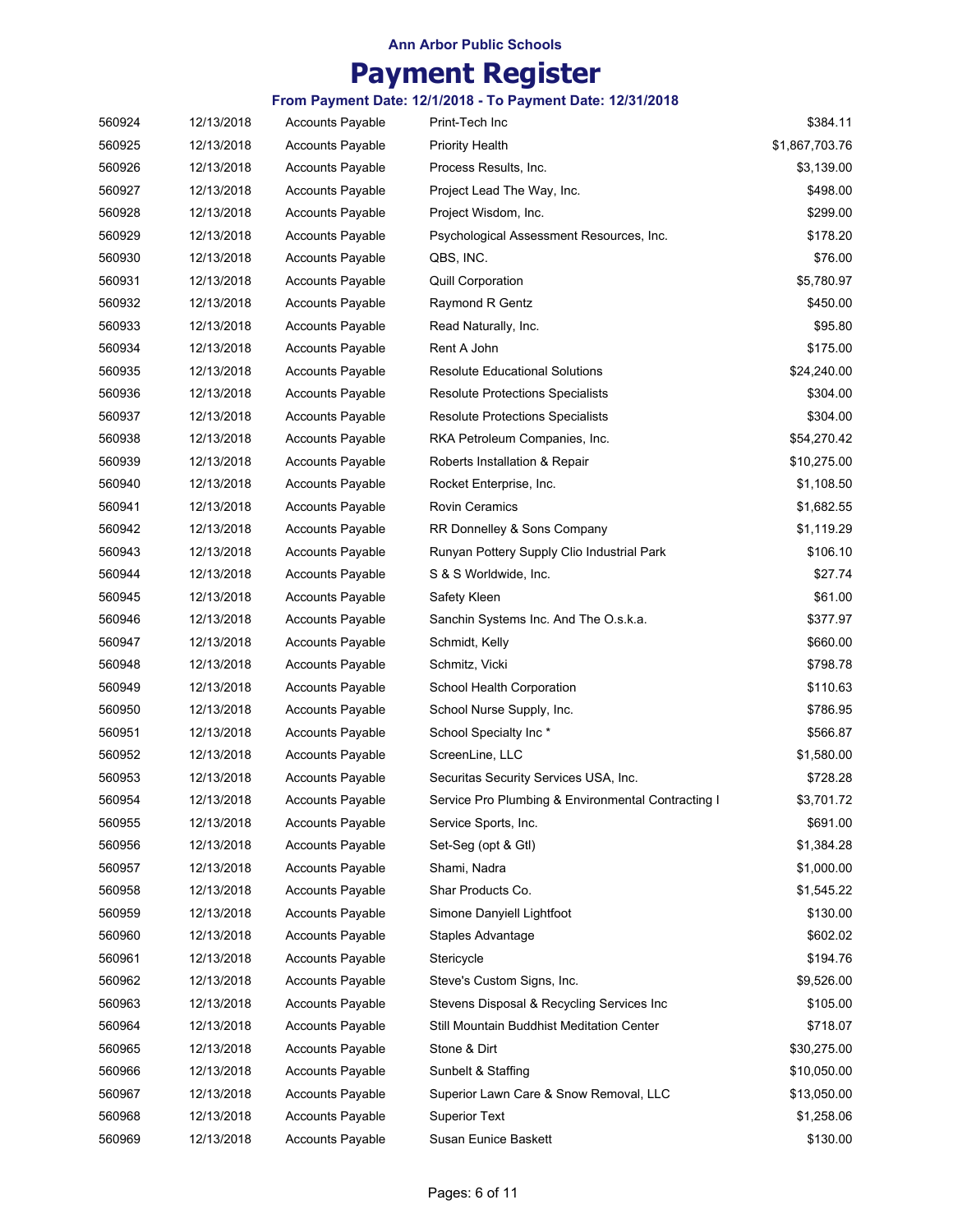## **Payment Register**

| 560970 | 12/13/2018 | <b>Accounts Payable</b> | The Argus-Press Company                    | \$737.78    |
|--------|------------|-------------------------|--------------------------------------------|-------------|
| 560971 | 12/13/2018 | <b>Accounts Payable</b> | The DataCom Group, Inc.                    | \$19,940.00 |
| 560972 | 12/13/2018 | <b>Accounts Payable</b> | The Hanover Research Council, LLC          | \$43,260.00 |
| 560973 | 12/13/2018 | <b>Accounts Payable</b> | The Henry Ford The Edison Institute        | \$1,335.50  |
| 560974 | 12/13/2018 | <b>Accounts Payable</b> | The Regents of the University of Michigan  | \$1,000.00  |
| 560975 | 12/13/2018 | <b>Accounts Payable</b> | The Regents of the University of Michigan  | \$6,000.00  |
| 560976 | 12/13/2018 | <b>Accounts Payable</b> | <b>Therapists Unlimited</b>                | \$7,175.00  |
| 560977 | 12/13/2018 | <b>Accounts Payable</b> | <b>Therapists Unlimited</b>                | \$2,087.50  |
| 560978 | 12/13/2018 | <b>Accounts Payable</b> | Thermal-Netics Inc.                        | \$9,480.00  |
| 560979 | 12/13/2018 | <b>Accounts Payable</b> | Thor PalmerHouse Hotel, LLC                | \$36.70     |
| 560980 | 12/13/2018 | <b>Accounts Payable</b> | Toshiba Business Solutions                 | \$230.00    |
| 560981 | 12/13/2018 | <b>Accounts Payable</b> | Total Armored Car Service, Inc.            | \$384.40    |
| 560982 | 12/13/2018 | <b>Accounts Payable</b> | <b>Total Education Solutions</b>           | \$3,390.00  |
| 560983 | 12/13/2018 | <b>Accounts Payable</b> | Towela Okwudire                            | \$1,933.26  |
| 560984 | 12/13/2018 | <b>Accounts Payable</b> | Two Way Radio Gear, Inc.                   | \$597.00    |
| 560985 | 12/13/2018 | <b>Accounts Payable</b> | <b>University Musical Society</b>          | \$765.00    |
| 560986 | 12/13/2018 | <b>Accounts Payable</b> | University of Cincinnati                   | \$2,232.00  |
| 560987 | 12/13/2018 | <b>Accounts Payable</b> | <b>University Translator Services</b>      | \$197.44    |
| 560988 | 12/13/2018 | <b>Accounts Payable</b> | Unum Life Insurance Company Of America     | \$3,951.06  |
| 560989 | 12/13/2018 | <b>Accounts Payable</b> | Unum Long/Short Term Insurance Company Of  | \$11,790.58 |
| 560990 | 12/13/2018 | <b>Accounts Payable</b> | US Foods, Inc.                             | \$1,408.45  |
| 560991 | 12/13/2018 | <b>Accounts Payable</b> | US Toy Company Inc. Constructive Playthi   | \$195.47    |
| 560992 | 12/13/2018 | <b>Accounts Payable</b> | Vex Robotics, Inc.                         | \$218.49    |
| 560993 | 12/13/2018 | <b>Accounts Payable</b> | Video And Internet Stuff, Llc              | \$2,547.50  |
| 560994 | 12/13/2018 | <b>Accounts Payable</b> | W.J. O'Neil Company                        | \$90,622.61 |
| 560995 | 12/13/2018 | <b>Accounts Payable</b> | Wasentha Young dba Peaceful Dragon School  | \$1,302.86  |
| 560996 | 12/13/2018 | <b>Accounts Payable</b> | Washington Music Center                    | \$180.00    |
| 560997 | 12/13/2018 | <b>Accounts Payable</b> | <b>Washtenaw Communications</b>            | \$235.00    |
| 560998 | 12/13/2018 | <b>Accounts Payable</b> | Washtenaw Cty Water Resources Commissioner | \$1,139.49  |
| 560999 | 12/13/2018 | <b>Accounts Payable</b> | Washtenaw Glass Co.                        | \$5,499.19  |
| 561000 | 12/13/2018 | <b>Accounts Payable</b> | Washtenaw Intermediate School District     | \$1,000.00  |
| 561001 | 12/13/2018 | <b>Accounts Payable</b> | Waste Management                           | \$2,279.88  |
| 561002 | 12/13/2018 | <b>Accounts Payable</b> | Windstream                                 | \$706.86    |
| 561003 | 12/13/2018 | <b>Accounts Payable</b> | <b>Wolverine Sports Supply</b>             | \$258.55    |
| 561004 | 12/13/2018 | <b>Accounts Payable</b> | Wolverine Supply Inc                       | \$1,706.39  |
| 561005 | 12/13/2018 | Accounts Payable        | Worth, Charles                             | \$350.00    |
| 561006 | 12/13/2018 | <b>Accounts Payable</b> | Wps Western Psychologica                   | \$52.00     |
| 561007 | 12/13/2018 | <b>Accounts Payable</b> | <b>WT Cox Information Services</b>         | \$659.73    |
| 561008 | 12/13/2018 | <b>Accounts Payable</b> | YMJ & Associates                           | \$1,500.00  |
| 561009 | 12/13/2018 | <b>Accounts Payable</b> | Yunck, Ryan                                | \$350.00    |
| 561010 | 12/13/2018 | <b>Accounts Payable</b> | Zurich Deductible Recovery Group           | \$3,122.40  |
| 561011 | 12/13/2018 | <b>Accounts Payable</b> | Paradigm Equities Inc                      | \$23,504.02 |
| 561012 | 12/13/2018 | <b>Accounts Payable</b> | Ban, Ayako                                 | \$119.25    |
| 561013 | 12/18/2018 | <b>Accounts Payable</b> | <b>AFLAC</b>                               | \$8,992.84  |
| 561014 |            | <b>Accounts Payable</b> |                                            | \$189.29    |
|        | 12/18/2018 |                         | Asset Acceptance LLC                       |             |
| 561015 | 12/18/2018 | <b>Accounts Payable</b> | Berndt & Associates, P.C.                  | \$143.86    |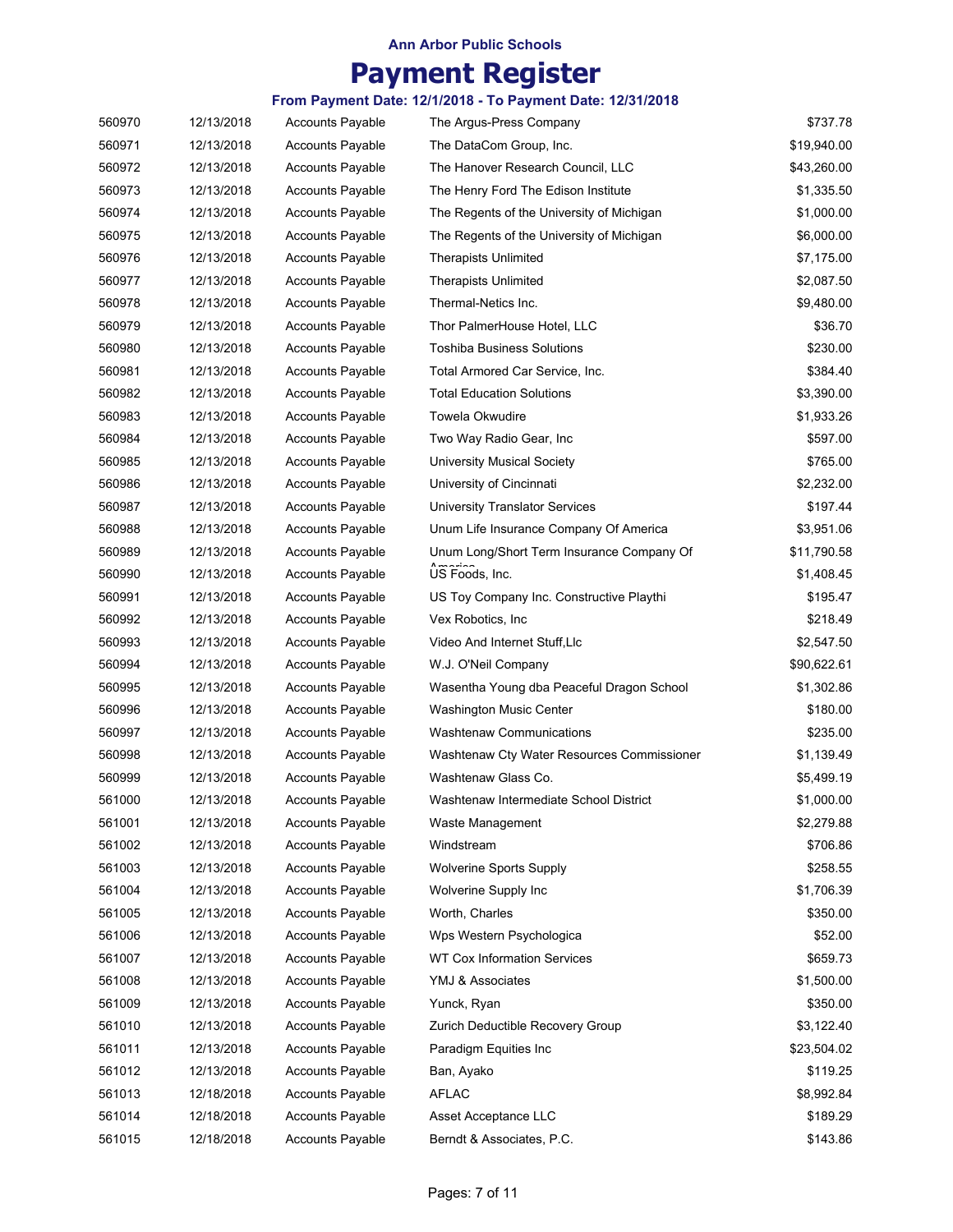# **Payment Register**

| 561016 | 12/18/2018 | <b>Accounts Payable</b> | David Lowell's Towing                             | \$57.25      |
|--------|------------|-------------------------|---------------------------------------------------|--------------|
| 561017 | 12/18/2018 | <b>Accounts Payable</b> | Davis Vision                                      | \$2,905.18   |
| 561018 | 12/18/2018 | <b>Accounts Payable</b> | <b>MGA</b>                                        | \$35.52      |
| 561019 | 12/18/2018 | <b>Accounts Payable</b> | Michigan Department of Treasury or Lea V. Oom     | \$54.99      |
| 561020 | 12/18/2018 | <b>Accounts Payable</b> | Michigan Education Association (MEA)              | \$327.15     |
| 561021 | 12/18/2018 | <b>Accounts Payable</b> | Michigan Guaranty Agency                          | \$42.97      |
| 561022 | 12/18/2018 | <b>Accounts Payable</b> | Michigan Guaranty Agency                          | \$233.84     |
| 561023 | 12/18/2018 | <b>Accounts Payable</b> | Pioneer Credit Recovery                           | \$313.76     |
| 561024 | 12/18/2018 | <b>Accounts Payable</b> | U.S. Department of Education or Daniel L. Cobello | \$189.06     |
| 561025 | 12/18/2018 | <b>Accounts Payable</b> | University Of Michigan Credit Union               | \$50.00      |
| 561026 | 12/18/2018 | <b>Accounts Payable</b> | Unum Life Insurance Company Of America            | \$4,091.94   |
| 561027 | 12/18/2018 | <b>Accounts Payable</b> | Unum Long/Short Term Insurance Company Of         | \$11,850.16  |
| 561028 | 12/18/2018 | <b>Accounts Payable</b> | US Department Of Education                        | \$313.76     |
| 561029 | 12/18/2018 | <b>Accounts Payable</b> | US Department of Education                        | \$85.37      |
| 561030 | 12/18/2018 | <b>Accounts Payable</b> | US Dept Of Education                              | \$95.93      |
| 561031 | 12/18/2018 | <b>Accounts Payable</b> | Chapter 13 David Wm Ruskin, Tru                   | \$150.10     |
| 561032 | 12/18/2018 | <b>Accounts Payable</b> | Chapter 13 Trustee                                | \$640.25     |
| 561033 | 12/18/2018 | <b>Accounts Payable</b> | Kapnick Insurance Group                           | \$15,689.15  |
| 561034 | 12/18/2018 | <b>Accounts Payable</b> | Michigan Guaranty Agency                          | \$205.30     |
| 561035 | 12/18/2018 | <b>Accounts Payable</b> | Michigan State Disbursement Unit                  | \$3,461.42   |
| 561036 | 12/18/2018 | <b>Accounts Payable</b> | Office Of The Chapter 13 Trustee                  | \$267.33     |
| 561037 | 12/18/2018 | <b>Accounts Payable</b> | US Department Of Education                        | \$101.43     |
| 561038 | 12/18/2018 | <b>Accounts Payable</b> | US Department Of Education                        | \$86.83      |
| 561039 | 12/18/2018 | <b>Accounts Payable</b> | US Department Of Education                        | \$87.44      |
| 561040 | 12/18/2018 | <b>Accounts Payable</b> | US Dept Of Education                              | \$202.28     |
| 561041 | 12/18/2018 | <b>Accounts Payable</b> | Washington State Support Registry                 | \$230.76     |
| 561042 | 12/19/2018 | <b>Accounts Payable</b> | A and N Electric, Inc.                            | \$23,004.30  |
| 561043 | 12/19/2018 | <b>Accounts Payable</b> | Ace Barnes Hardware                               | \$225.78     |
| 561044 | 12/19/2018 | <b>Accounts Payable</b> | Advanced Water Treatment                          | \$538.00     |
| 561045 | 12/19/2018 | <b>Accounts Payable</b> | Almohammad, Haidar                                | \$3,334.50   |
| 561046 | 12/19/2018 | <b>Accounts Payable</b> | <b>AM Services</b>                                | \$2,217.50   |
| 561047 | 12/19/2018 | <b>Accounts Payable</b> | <b>ARC Document Solutions LLC</b>                 | \$251.57     |
| 561048 | 12/19/2018 | <b>Accounts Payable</b> | Arch Environmental Group, Inc.                    | \$1,464.56   |
| 561049 | 12/19/2018 | <b>Accounts Payable</b> | Beckett & Raeder Inc                              | \$11,217.50  |
| 561050 | 12/19/2018 | <b>Accounts Payable</b> | <b>Belle Tire</b>                                 | \$61.98      |
| 561051 | 12/19/2018 | <b>Accounts Payable</b> | Best Asphalt Inc                                  | \$596,669.81 |
| 561052 | 12/19/2018 | <b>Accounts Payable</b> | <b>Bianco Tours</b>                               | \$1,508.00   |
| 561053 | 12/19/2018 | <b>Accounts Payable</b> | <b>Blick Art Materials LLC</b>                    | \$621.46     |
| 561054 | 12/19/2018 | <b>Accounts Payable</b> | <b>British Elite Soccer Training LLC</b>          | \$3,239.43   |
| 561055 | 12/19/2018 | <b>Accounts Payable</b> | Busch's Valuland-Main St                          | \$68.41      |
| 561056 | 12/19/2018 | <b>Accounts Payable</b> | <b>Carpentry Concepts &amp; Ceilings</b>          | \$14,445.59  |
| 561057 | 12/19/2018 | <b>Accounts Payable</b> | <b>CDW Government LLC</b>                         | \$324.61     |
| 561058 | 12/19/2018 | Accounts Payable        | Cellco Partnership Dba Verizon Wireless           | \$612.27     |
| 561059 | 12/19/2018 | Accounts Payable        | Chartwells, Compass Group USA                     | \$319,425.94 |
| 561060 | 12/19/2018 | Accounts Payable        | <b>Christine Marie Stead</b>                      | \$384.40     |
| 561061 | 12/19/2018 | <b>Accounts Payable</b> | City Of Ann Arbor Treasurer                       | \$11,925.00  |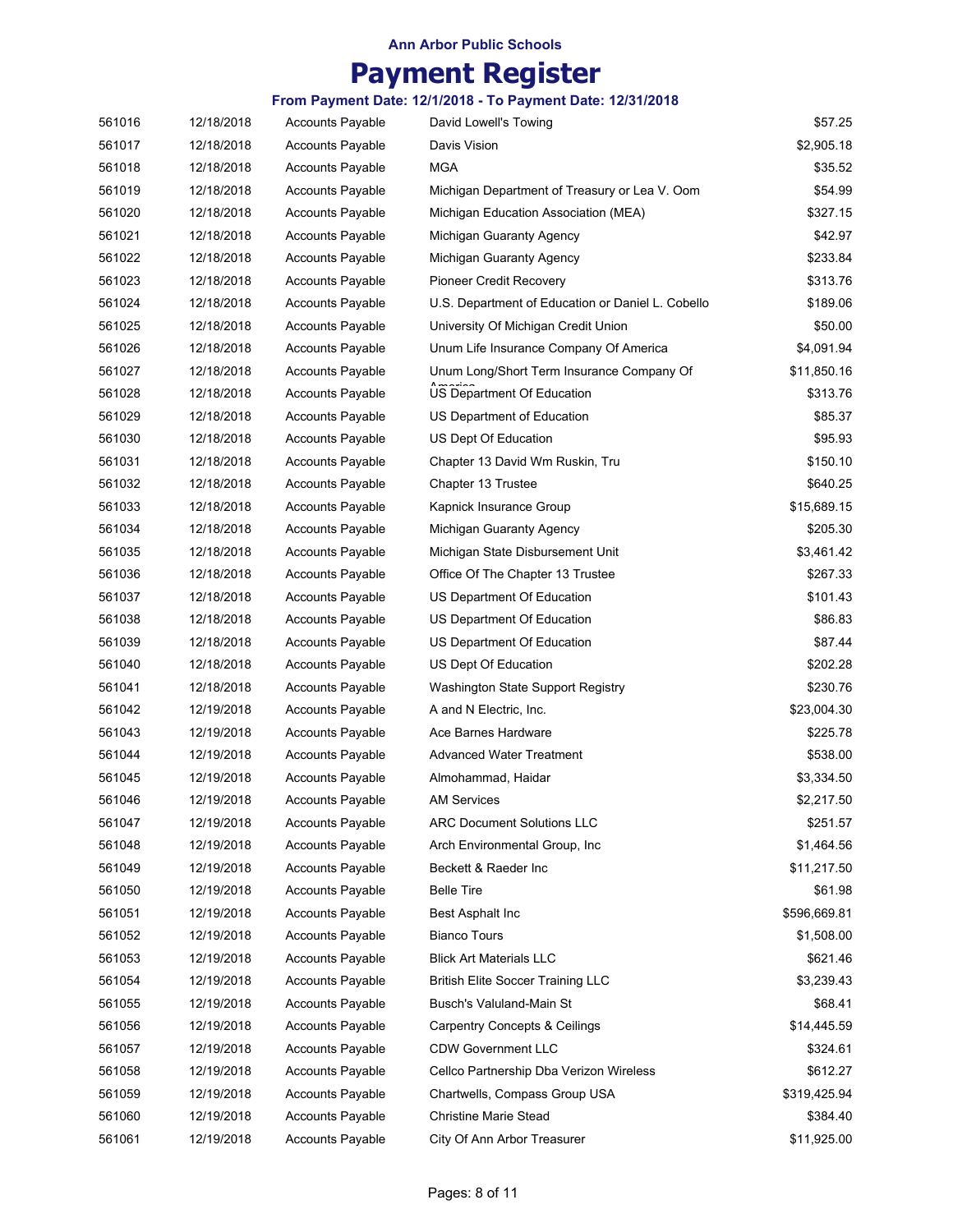# **Payment Register**

| 561062 | 12/19/2018 | <b>Accounts Payable</b> | <b>Complete Production System Inc</b>            | \$1,924.64     |
|--------|------------|-------------------------|--------------------------------------------------|----------------|
| 561063 | 12/19/2018 | <b>Accounts Payable</b> | Cxtec                                            | \$1,451.93     |
| 561064 | 12/19/2018 | Accounts Payable        | David Poole DBA D Poole                          | \$6,900.00     |
| 561065 | 12/19/2018 | <b>Accounts Payable</b> | Deaf Community Advocacy Network                  | \$2,407.50     |
| 561066 | 12/19/2018 | Accounts Payable        | Detroit Edison Or Dte Energy                     | \$39,767.08    |
| 561067 | 12/19/2018 | <b>Accounts Payable</b> | Dollar Bill Copying                              | \$100.84       |
| 561068 | 12/19/2018 | <b>Accounts Payable</b> | Douglas, Byron, G.                               | \$1,092.50     |
| 561069 | 12/19/2018 | <b>Accounts Payable</b> | Dte Energy                                       | \$327.04       |
| 561070 | 12/19/2018 | <b>Accounts Payable</b> | Dte Energy                                       | \$10,215.75    |
| 561071 | 12/19/2018 | <b>Accounts Payable</b> | <b>EAI Education</b>                             | \$64.90        |
| 561072 | 12/19/2018 | <b>Accounts Payable</b> | Enterprise Rent-A-Car                            | \$333.04       |
| 561073 | 12/19/2018 | Accounts Payable        | Ferguson Enterprises, Inc.                       | \$13,773.49    |
| 561074 | 12/19/2018 | <b>Accounts Payable</b> | Fiber Link Inc.                                  | \$335.56       |
| 561075 | 12/19/2018 | <b>Accounts Payable</b> | Follett School Solutions, Inc.                   | \$758.44       |
| 561076 | 12/19/2018 | <b>Accounts Payable</b> | <b>Foundation Building Materials</b>             | \$1,612.80     |
| 561077 | 12/19/2018 | <b>Accounts Payable</b> | GameTime c/o Sinclair Recreation                 | \$4,750.00     |
| 561078 | 12/19/2018 | <b>Accounts Payable</b> | GCA Education Services, Inc                      | \$1,404,109.67 |
| 561079 | 12/19/2018 | <b>Accounts Payable</b> | Getaway Tours Inc                                | \$10,670.00    |
| 561080 | 12/19/2018 | <b>Accounts Payable</b> | Gordon Food Service                              | \$1,121.36     |
| 561081 | 12/19/2018 | <b>Accounts Payable</b> | Heinemann Greenwood Publishing                   | \$3,815.00     |
| 561082 | 12/19/2018 | <b>Accounts Payable</b> | <b>Howell Nature Center</b>                      | \$3,275.00     |
| 561083 | 12/19/2018 | <b>Accounts Payable</b> | Intrastate Distributors, Inc                     | \$235.48       |
| 561084 | 12/19/2018 | <b>Accounts Payable</b> | J W Pepper & Sons, Inc.                          | \$210.99       |
| 561085 | 12/19/2018 | <b>Accounts Payable</b> | James Lee Michaels Dba Avery Systems             | \$1,530.00     |
| 561086 | 12/19/2018 | <b>Accounts Payable</b> | Johnstone Supply Detroit Group                   | \$520.72       |
| 561087 | 12/19/2018 | <b>Accounts Payable</b> | Jud LLC                                          | \$225.00       |
| 561088 | 12/19/2018 | <b>Accounts Payable</b> | Kathy Baker                                      | \$4,389.00     |
| 561089 | 12/19/2018 | <b>Accounts Payable</b> | Konica Minolta Business Solutions USA, Inc.      | \$13,650.00    |
| 561090 | 12/19/2018 | <b>Accounts Payable</b> | Language Circle Enterprise                       | \$6,279.04     |
| 561091 | 12/19/2018 | <b>Accounts Payable</b> | Learning Without Tears                           | \$378.50       |
| 561092 | 12/19/2018 | <b>Accounts Payable</b> | Let's Go Transportation Services                 | \$10,855.50    |
| 561093 | 12/19/2018 | <b>Accounts Payable</b> | Master Tech Appliance Service                    | \$491.43       |
| 561094 | 12/19/2018 | <b>Accounts Payable</b> | Medco Supply Co (lockbox) Or Masune & Surgical S | \$177.94       |
| 561095 | 12/19/2018 | <b>Accounts Payable</b> | Metro Delivery, Inc.                             | \$154.25       |
| 561096 | 12/19/2018 | <b>Accounts Payable</b> | Metro Detroit Model United Nations Corporation   | \$240.00       |
| 561097 | 12/19/2018 | <b>Accounts Payable</b> | Michigan Academy of Dance & Music                | \$430.97       |
| 561098 | 12/19/2018 | <b>Accounts Payable</b> | Michigan Deca Eastern Michigan Uni               | \$873.00       |
| 561099 | 12/19/2018 | <b>Accounts Payable</b> | Michigan Event Parking, LLC                      | \$41,989.02    |
| 561100 | 12/19/2018 | <b>Accounts Payable</b> | MMI-CPR School Tech Repair, LLC                  | \$419.00       |
| 561101 | 12/19/2018 | <b>Accounts Payable</b> | National Time & Signal Corporation               | \$145.00       |
| 561102 | 12/19/2018 | Accounts Payable        | NUCO2 Inc                                        | \$466.36       |
| 561103 | 12/19/2018 | <b>Accounts Payable</b> | Office Depot                                     | \$4,902.25     |
| 561104 | 12/19/2018 | <b>Accounts Payable</b> | Pacut, Crystal, Marie                            | \$102.67       |
| 561105 | 12/19/2018 | <b>Accounts Payable</b> | Pediatric Feeding Institute Inc.                 | \$1,428.27     |
| 561106 | 12/19/2018 | Accounts Payable        | <b>Pittsfield Charter Township</b>               | \$141.21       |
| 561107 | 12/19/2018 | <b>Accounts Payable</b> | Precision Data Products, Inc.                    | \$489.30       |
|        |            |                         |                                                  |                |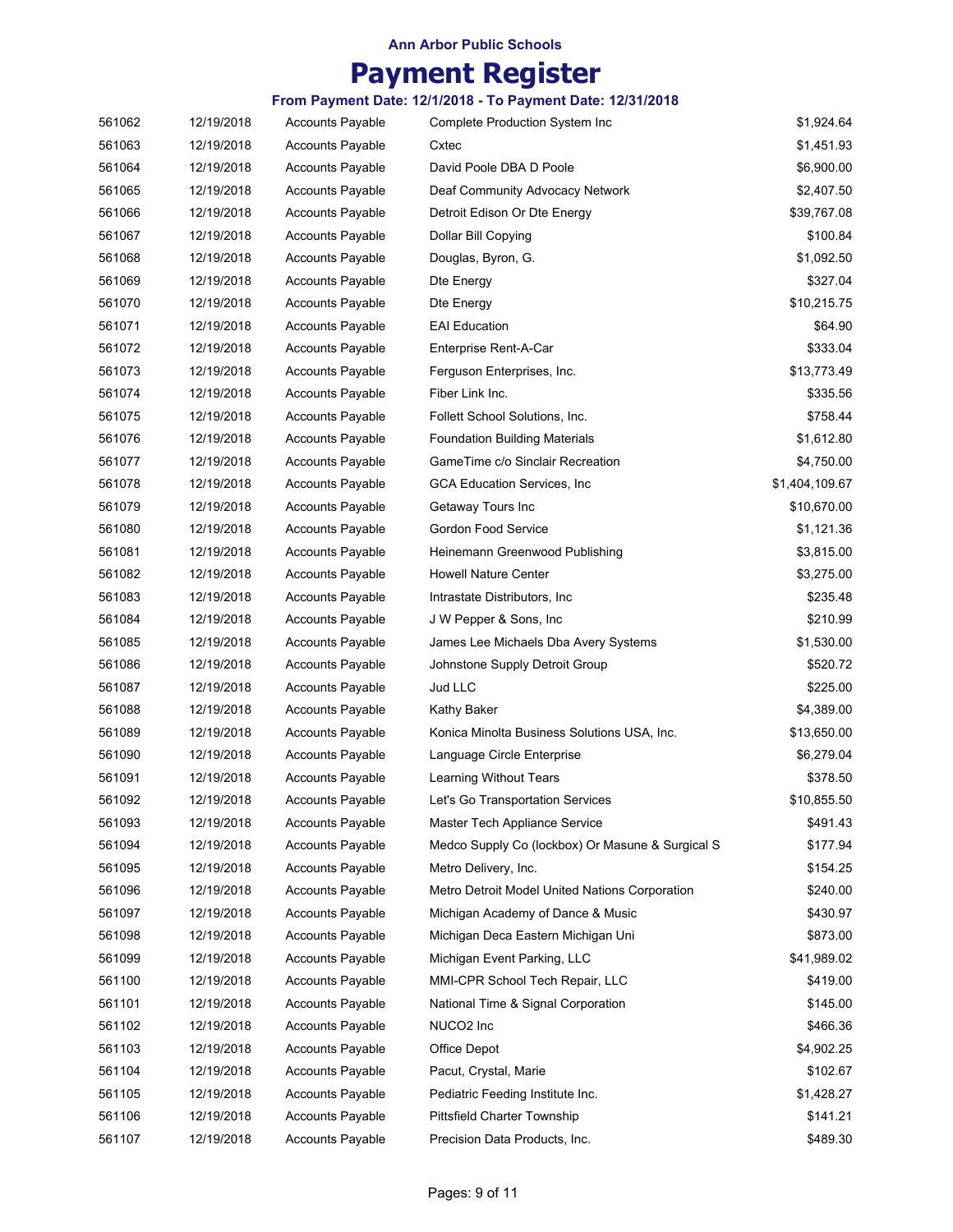# **Payment Register**

| 561108 | 12/19/2018 | <b>Accounts Payable</b> | Pro-Ed                                              | \$165.00    |
|--------|------------|-------------------------|-----------------------------------------------------|-------------|
| 561109 | 12/19/2018 | Accounts Payable        | <b>Quality Roofing</b>                              | \$95,556.03 |
| 561110 | 12/19/2018 | <b>Accounts Payable</b> | <b>Quill Corporation</b>                            | \$1,389.00  |
| 561111 | 12/19/2018 | <b>Accounts Payable</b> | Revel and Roll                                      | \$301.28    |
| 561112 | 12/19/2018 | <b>Accounts Payable</b> | RL Deppmann Company                                 | \$17,200.00 |
| 561113 | 12/19/2018 | <b>Accounts Payable</b> | <b>Rovin Ceramics</b>                               | \$398.00    |
| 561114 | 12/19/2018 | <b>Accounts Payable</b> | Safety Systems, Inc.                                | \$75.00     |
| 561115 | 12/19/2018 | <b>Accounts Payable</b> | School Health Corporation                           | \$185.46    |
| 561116 | 12/19/2018 | <b>Accounts Payable</b> | School Specialty Inc*                               | \$992.46    |
| 561117 | 12/19/2018 | <b>Accounts Payable</b> | Sentinel Technologies Inc                           | \$7,639.00  |
| 561118 | 12/19/2018 | <b>Accounts Payable</b> | Service Pro Plumbing & Environmental Contracting I  | \$2,512.60  |
| 561119 | 12/19/2018 | <b>Accounts Payable</b> | Shamrock Floor Inc                                  | \$802.05    |
| 561120 | 12/19/2018 | <b>Accounts Payable</b> | Shar Products Co.                                   | \$72.07     |
| 561121 | 12/19/2018 | <b>Accounts Payable</b> | Solarwinds, Inc. Solarwinds Worldwide               | \$2,464.00  |
| 561122 | 12/19/2018 | <b>Accounts Payable</b> | Soliant Health                                      | \$2,505.00  |
| 561123 | 12/19/2018 | <b>Accounts Payable</b> | Staples Advantage                                   | \$88.00     |
| 561124 | 12/19/2018 | <b>Accounts Payable</b> | Staples Advantage                                   | \$240.22    |
| 561125 | 12/19/2018 | <b>Accounts Payable</b> | State Of Michigan Labor And Economic G              | \$540.00    |
| 561126 | 12/19/2018 | <b>Accounts Payable</b> | Stone & Dirt                                        | \$1,500.00  |
| 561127 | 12/19/2018 | <b>Accounts Payable</b> | <b>Therapists Unlimited</b>                         | \$11,237.50 |
| 561128 | 12/19/2018 | <b>Accounts Payable</b> | Toledo P E Supply Co.                               | \$273.58    |
| 561129 | 12/19/2018 | <b>Accounts Payable</b> | Town & Country Pools                                | \$2,409.50  |
| 561130 | 12/19/2018 | <b>Accounts Payable</b> | Toys For Special Children                           | \$254.85    |
| 561131 | 12/19/2018 | <b>Accounts Payable</b> | U Of M Office Of Financial Aid Schl                 | \$1,300.16  |
| 561132 | 12/19/2018 | <b>Accounts Payable</b> | <b>Underground Printing</b>                         | \$583.80    |
| 561133 | 12/19/2018 | <b>Accounts Payable</b> | <b>University Translator Services</b>               | \$376.04    |
| 561134 | 12/19/2018 | <b>Accounts Payable</b> | US Foods, Inc.                                      | \$1,687.61  |
| 561135 | 12/19/2018 | <b>Accounts Payable</b> | Video And Internet Stuff, Llc                       | \$3,594.60  |
| 561136 | 12/19/2018 | <b>Accounts Payable</b> | W W Williams Midwest Inc.                           | \$2,095.00  |
| 561137 | 12/19/2018 | <b>Accounts Payable</b> | W.J. O'Neil Company                                 | \$65,095.04 |
| 561138 | 12/19/2018 | <b>Accounts Payable</b> | Washtenaw Glass Co.                                 | \$183.46    |
| 561139 | 12/19/2018 | <b>Accounts Payable</b> | Weber & Olcese, PLC                                 | \$229.29    |
| 561140 | 12/19/2018 | <b>Accounts Payable</b> | <b>Wolverine Sports Supply</b>                      | \$540.94    |
| 561141 | 12/19/2018 | <b>Accounts Payable</b> | Wolverine Supply Inc                                | \$2,726.20  |
| 561142 | 12/19/2018 | <b>Accounts Payable</b> | <b>WT Cox Information Services</b>                  | \$182.74    |
| 561143 | 12/19/2018 | Accounts Payable        | Paradigm Equities Inc                               | \$30,566.74 |
| 561144 | 12/19/2018 | <b>Accounts Payable</b> | Tran, Huong                                         | \$40.00     |
| 561145 | 12/21/2018 | <b>Accounts Payable</b> | Goyette Mechanical Co                               | \$16,104.00 |
| 561146 | 12/21/2018 | <b>Accounts Payable</b> | Let's Go Transportation Services                    | \$15,450.25 |
| 561147 | 12/21/2018 | <b>Accounts Payable</b> | Mcgraw-Hill School Education                        | \$1,491.07  |
| 561148 | 12/21/2018 | <b>Accounts Payable</b> | Michigan Elem. Middle School Principals Assoc.      | \$149.50    |
| 561149 | 12/21/2018 | <b>Accounts Payable</b> | National Geographic Learning                        | \$344.85    |
| 561150 | 12/21/2018 | Accounts Payable        | Office Depot                                        | \$5,772.46  |
| 561151 | 12/21/2018 | <b>Accounts Payable</b> | Pitney Bowes-Purchase Power                         | \$2,086.27  |
| 561152 | 12/21/2018 | <b>Accounts Payable</b> | <b>Positive Promotions</b>                          | \$241.15    |
| 561153 | 12/21/2018 | Accounts Payable        | Secrest, Wardle, Lynch, Hampton, Truex & Morley, Pc | \$527.41    |